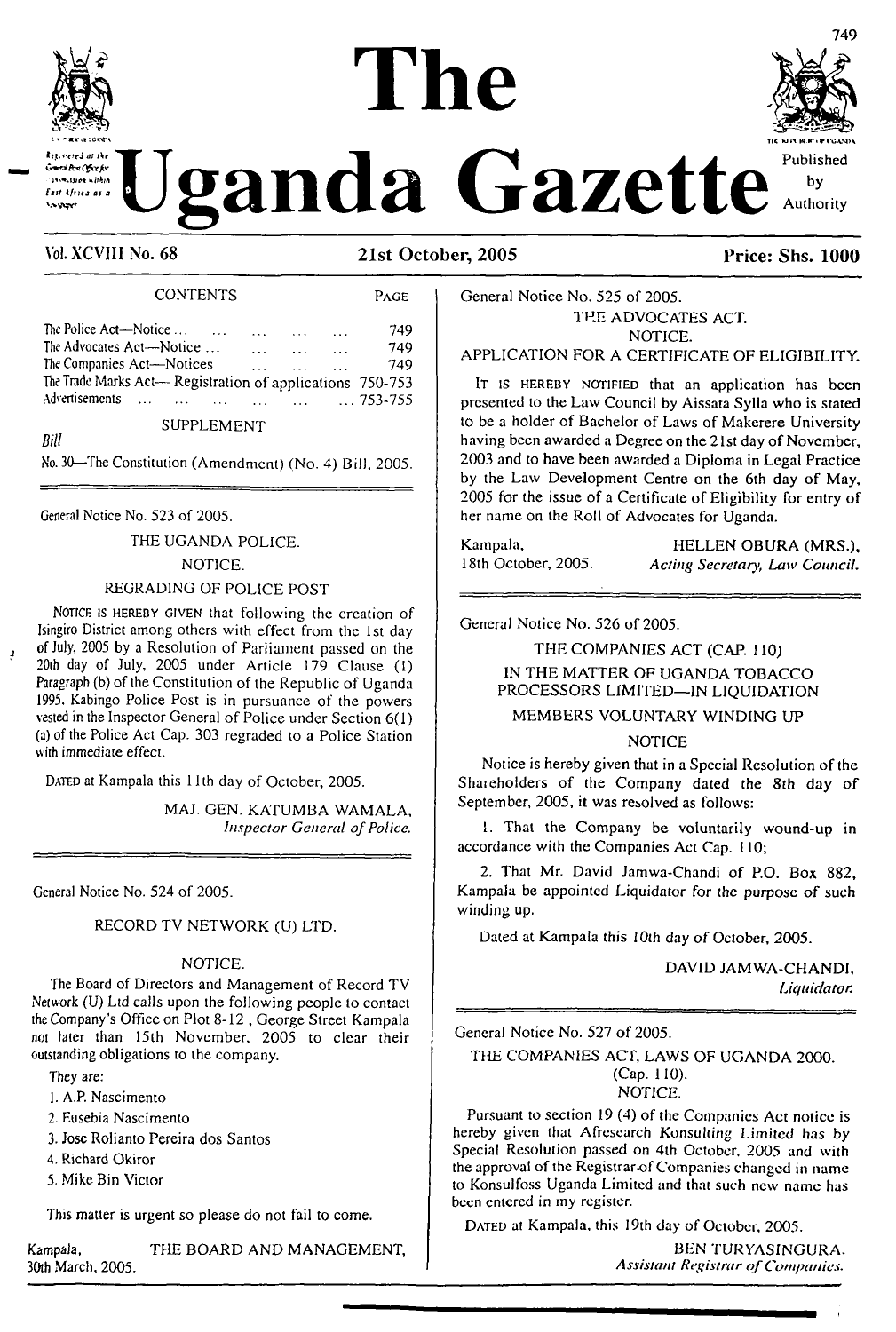#### General Notice No. 528 of 2005. THE TRADE MARKS ACT. (Cap. 83). NOTICE.

NOTICE IS HEREBY GIVEN that any person who has grounds to oppose the registration of any of the marks advertised herein may within sixty days from the date of this *Gazette,* lodge a Notice of opposition on Trade Mark Form No. 6 together with a fee of Shs. 4000 in case of National applicants or USS 250 in case of Foreign applicants. The period of lodging Notice of opposition may be extended in suitable cases by the Registrar as he thinks fit upon such terms as he may direct. Formal opposition should not be lodged until after reasonable notice has been given by letter to the applicant so that he may have an opportunity to withdraw his application before the expense of opposition proceedings is incurred. Failure to give such notice will be taken into account in considering any application by the opponent for an order for costs if the opposition is uncontested by the applicant. Representations of the marks herein advertised can be inspected at the office of the Registrar of Trade Marks, Amamu House, Plot No. 5B George Street, P.O. Box 6848, Kampala.

- (21) Application No. 28115 in Part "A".
- 
- (52) Class 16.

(54)



(53)

- (59) The power of distribution
- (64)
- (57) *Nature of goods—* Paper, cardboard and goods made from these materials, not included in other classes, printed matter, book keeping material; photographs; stationery; adhesives for stationery or household purposes; artists' materials; paint brushes; type writers, etc.
- (73) *Name ofapplicant* Dembe Trading Enterprises Ltd.
- (77) *Address—* Plot 10/12 Kibira Road, Industrial Area, P.O. Box 9211, Kampala, Uganda.
- (74)
- (22) *Date offiling application—* 18th October, 2005.
- (21) Application No. 28060 in Part "A".

(52) Class 16.

(54)

## **MONDI**

- (53)
- (59)
- (64)
- (57) *Nature of goods* Paper, cardboard and goods made free these materials, not included in other classes: printing materials in hotogrambookbinding material; photogram stationery; adhesives for stationery or house. purposes; artists' materials; paint brushes; typewr: and office requisites (except furniture); instructand teaching material (except apparatus):  $\vec{p}$ . materials for packaging (not included in other classes printers' type; printing blocks.
- (73) *Name ofapplicant—* Mondi Socicte Anonyme.
- (77) *Address* 48 rue de Bragance, L-1255 Luxembod; City, Luxembourg.
- (74) C/o Magezi, Ibale & Co. Advocates, P.O. Box  $1096$ . Kampala.
- (22) *Date offiling application—* 19th September, 2005.
- (21) Application No. 28061 in Part "A".
- (52) Class 17.

 $(54)$ 

## $(53)$  **MONDI**

- $(59)$
- $(64)$
- (57) *Nature ofgoods—* Rubber, gutta-percha, gum, asbestos, mica and goods made from these materials and rkt included in other classes; plastics in extruded form for use in manufacture; packing, stopping and insulating materials; flexible pipes, not of metal.
- (73) *Name ofapplicant—* Mondi Societe Anonyme. |
- (77) *Address—* 48 rue de Bragance, L-1255 Luxembourg : City. Luxembourg.
- (74) C/o Magezi, Ibale & Co. Advocates, P.O. Box 10969, Kampala.
- (22) *Date offiling application—* 19th September. 2005.
- (21) Application No. 28062 in Part "A".

Class 16. (54)



- (57) *Nature ofgoods—* Paper, cardboard and goods made from these materials, not included in other classes; printed matter; bookbinding material; photographs: stationery'; adhesives for stationery or household purposes: artists' materials; paint brushes; typewriters and office requisites (except furniture): instructional and teaching material (except apparatus); plastic materials for packaging (not included in other classes); printers' type; printing blocks.
- (73) *Name ofapplicant—* Mondi Societe Anonyme.
- (77) *Address—* 48 rue de Bragance, L-1255 Luxembourg City, Luxembourg.
- (74) C/o Magezi, Ibale & Co. Advocates. P.O. Box 10969. Kampala.
- (22) *Date offiling application—* 28th September. 2005.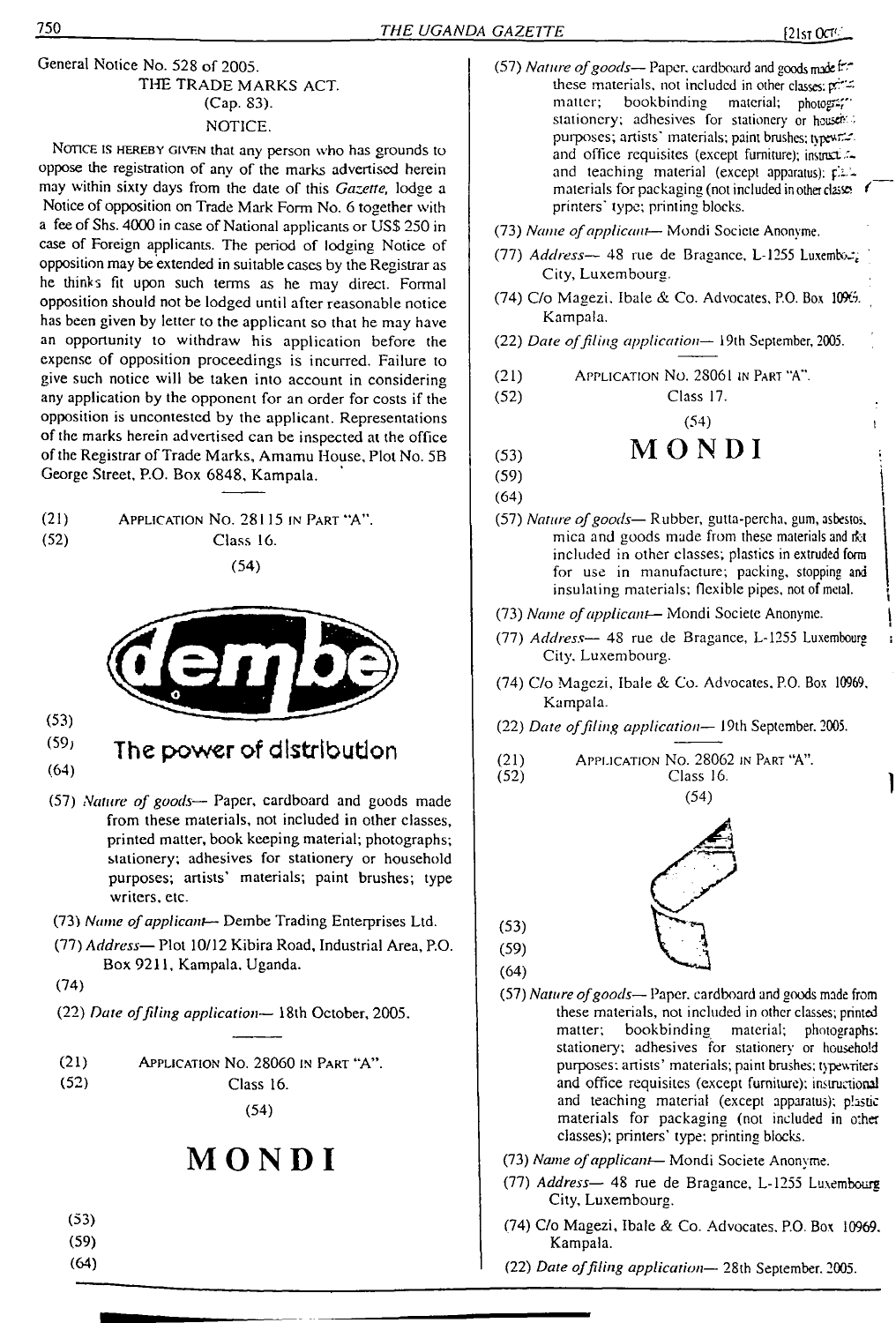



- (53) (59)
- 
- (64)
- (57) *Nature ofgoods—*Rubber, gutta-percha, gum. asbestos, mica and goods made from these materials and not included in other classes; plastics in extruded form for use in manufacture; packing, stopping and insulating materials; flexible pipes, not of metal.
- (73) *Name ofapplicant* Mondi Societe Anonyme.
- (77) *Address—* 48 rue de Bragance, L-I255 Luxembourg City, Luxembourg.
- (74) C/o Magezi, Ibale & Co. Advocates, P.O. Box 10969, Kampala.
- (22) *Date offiling application—* 19th September, 2005.
- (21) APPLICATION NO. 28097 IN PART "A".<br>(52) Class 3. Class 3.

(54)



- (53) *Disclaimer* Registration of this Trademark shall give no right to the exclusive use of the word SMOOTH or of the word LOVELY each separately and apart from the mark. (59)
- (64)

- 1

- (57) *Nature of goods—* Perfumery, essential oils, cosmetics and hair lotions.
- (73) *Name ofapplicant—* Interconsummer Products Limited.
- (77) *Address—*P.O. Box 19558-00202, Nairobi, Kenya.
- (74)
- (22) *Date offiling application—* 4th October, 2005.
- (21) Application No. 28107 in Part "A".
- (52) Class 29.

(54)

## **SANYU VEGETABLE OIL**

(53) *Disclaimer-* Registration of this Trade mark shall give no right to the exclusive use of the words VEGETABLE OIL except as represented.

- (59) (64)
- (57) *Nature ofgoods—* All goods in class 29.
- (73) *Name ofapplicant* Sanyu Agro Industries Ltd.
- (77) *Address—* P.O. Box 1615, Kampala-Uganda.
- (74)
- (22) *Date offiling application—* 10th October, 2005.
- (21) Application No. B 852 in Part "B".
- (52) Class 30.



- $(59)$ <br> $(64)$ (57) *Nature ofgoods—* Tea.
- (73) *Name ofapplicant—* Eagle Holdings Limited.
- (77) *Address—* P.O. Box 7564, Kampala-Uganda.
- (74)

(52)

(53)

- (22) *Date offiling application—* 15th September. 2005.
- (21) Application No. B 853 in Part ''B".

Class 30.



(59) (64)

(53)

(57) *Nature ofgoods—* Tea.

- (73) *Name ofapplicant—* Eagle Holdings Limited.
- (77) *Address—* P.O. Box 7564, Kampala-Uganda.
- (74)
- (22) *Date offiling application—* 15th September, 2005.
- (21) Application No. 28111 in Part "A".

(52) Class 30.



(53) *Disclaimer*— Registration of this Trade mark shall give no right to the exclusive use of the words BEST QUALITY MAIZE except as represented.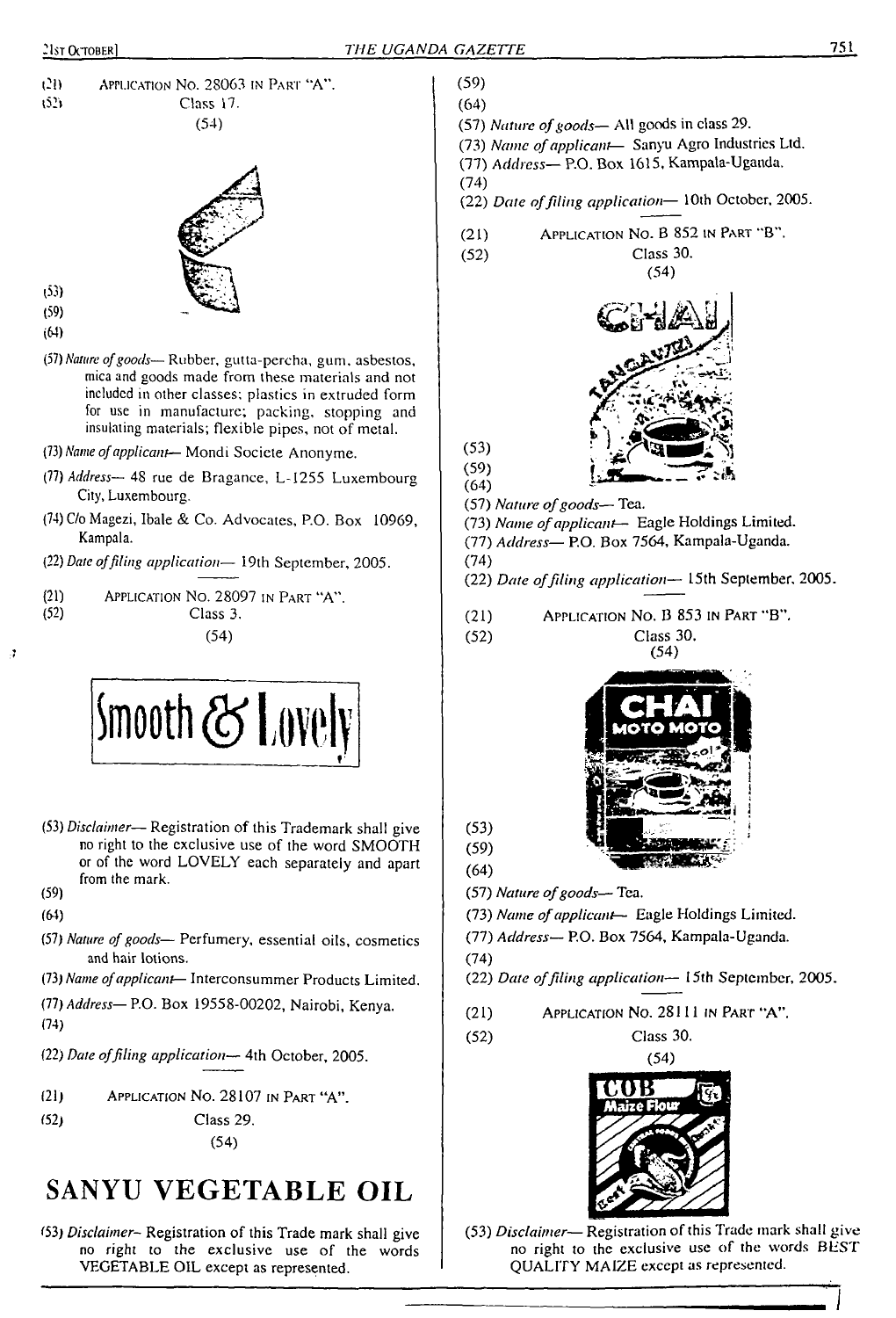

r73) *Name ofapplicant—* Malhotra Shaving Products Private Limited.

- (77) *Address* Malhotra House 6-3-1186, Begungx Hyderabad. 500016 India.
- (74) C/o Magezi, Ibale & Co. Advocates P.O. Box  $10\frac{M}{c}$ Kampala.
- (22) *Date offiling application—* 14th September, 2005-
- (21) Application No. 28114 in Part "A".

(52) Class 32.

(54)

## **RASNA**

- $(53)$
- $(59)$ (64)
- (57) *Nature of goods—* Juices and all goods included <sup>h</sup> international class 32.
- (73) *Name ofapplicant* Mjengo Ltd. <sup>1</sup>

(77) *Address—* P.O. Box 20161, Kampala-Uganda.

(74)

(22) *Date offiling application—* 17th October, 2005.

- (21) Application No. B 856 in Part"B".
- (52) Class 12.

(54)

## **SAFE RIDER**

(53)

(59)

(64)

- (57) *Nature ofgoods—* Speed governors.
- (73) *Name ofapplicant—* Advance Solutions.
- (77) *Address—* Plot 2159 Portbell Road Luzira P.O. Box 10585. Kampala-Uganda.
- (74)

(52)

(22) *Date offiling application—* 4th October, 2005.

(21) Application No. 28116 in Part "A".

> Class 16. (54)



Uganda Revenue Authcnty DEVELOPING UGANDA TOGETHER

- (53) *Disclaimer*—Registration of this Trademark shall give no right to the exclusive use of the uords DEVELOPING UGANDA TOGETHER except as represented.
- (59) *Restriction to colours—*Restricted to the colours: Pantone process yellow, Pantone DS 207-IC. Pantone DS 221-4C, Pantone DS 232-5C, Grey 60%.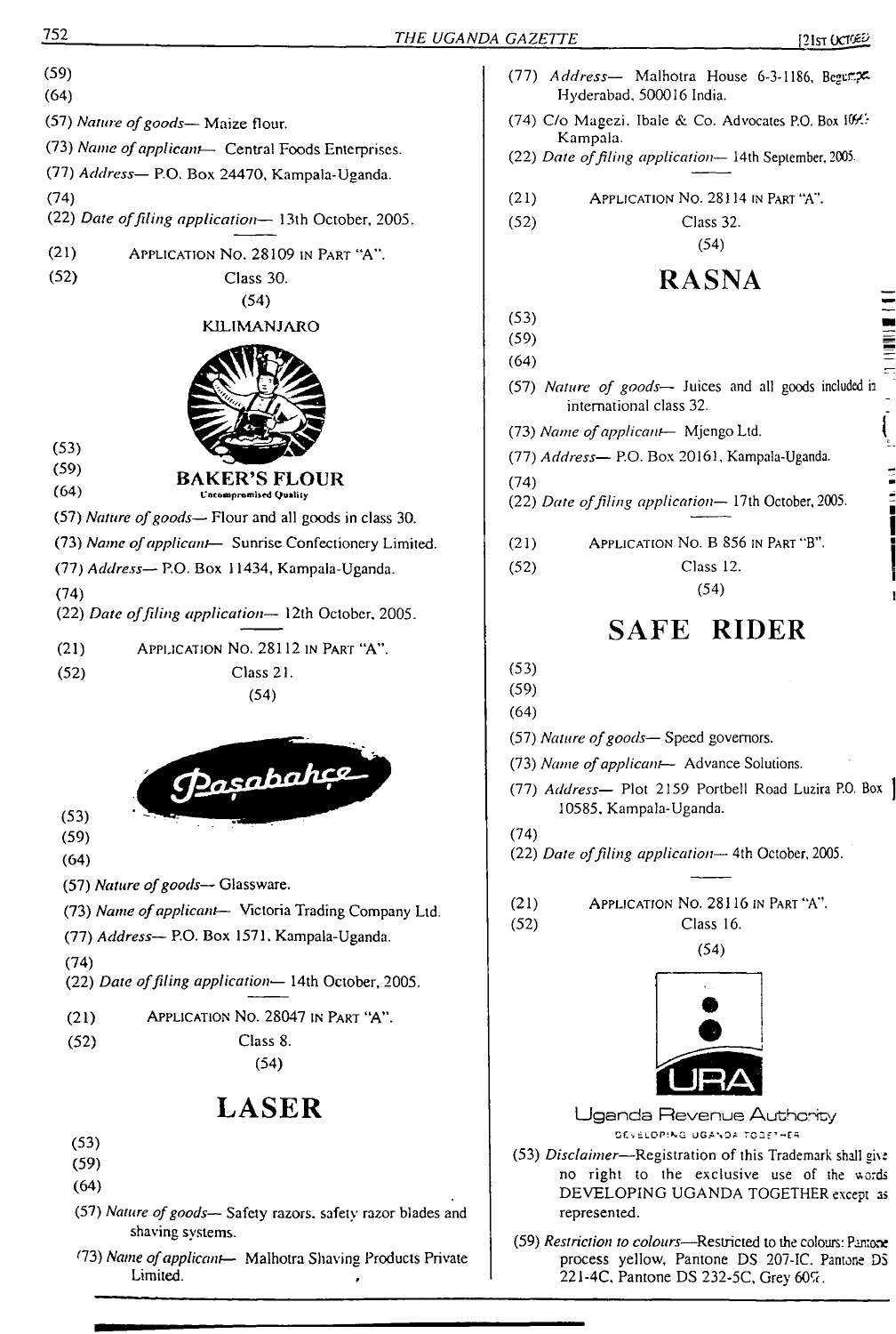$(44)$ 

*Nature ofgoods—*- All goods included in Class 16

(73) *Name ofapplicant*— Uganda Revenue Authority.

(77) *Address—* P.O. Box 7279. Kampala-Uganda.

(74)

(22) *Date offiling application—* 18th October, 2005.

Kampala. FIONA BAYIGA, FIONA BAYIGA, Published as a set of Trademarks. 19th October, 2005. *Assistant Registrar of Trademarks.*

## **ADVERTISEMENTS**

THE REGISTRATION OF TITLES ACT.

(Cap. 230).

NOTICE.

ISSUE OF SPECIAL CERTIFICATE OF TITLE.

Busiro Block 446 Plot 34 Approx. 1.618 Hectares at Nkumba.

Nonce is hereby given that after the expiration of one month from the publication hereof, I intend to issue in the names of Kasawuh Francis P.O. Box 8, Abaita-ababiri, a special Certificate of Title under the above Block and Plot, the Certificate of Title which was originally issued having been lost.

Kampala, DDAMULIRA AHMED, 10th October, 2005. *for Commissioner Land Registration.*

#### THE REGISTRATION OF TITLES ACT. (Cap. 230). NOTICE.

ISSUE OF SPECIAL CERTIFICATE OF TITLE.

*Leasehold Register*—Volume 780 Folio 4, Plot No. 26, Clive Road, West, Jinja.

NOTICE IS HEREBY GIVEN that after the expiration of one month from the publication hereof, <sup>1</sup> intend to issue in the names of Harihar Chhotabhai Patel of P.O, Box 392, Jinja, a special Certificate of Title under the above Volume and Folio, the Certificate of Title which was originally issued having been lost.

Kampala, GODLIVE NAYEBARE, 10th October, 2005. *for Commissioner Land Registration.*

#### THE REGISTRATION OF TITLES ACT. (Cap. 230).. NOTICE.

#### ISSUE OF SPECIAL CERTIFICATE OF TITLE.

Kyaggwe Block 364 Plot 241, Area 11.7 Hectares at Wakabuzi.

NOTICE IS HEREBY GIVEN that after the expiration of one month from the publication hereof, I intend to issue in the names of Miria Biddawo of Masulita Trading Centre, a special Certificate of Title under the above Block and Plot, the Certificate of Title which was originally issued having been lost.

Mukono, CHRISTINE NAMIREMBE KATENDE, 9th September, 2005. *for ChiefRegistrar of Titles.*

#### THE REGISTRATION OF TITLES ACT. (Cap. 230). NOTICE.

ISSUE OF SPECIAL CERTIFICATE OF TITLE.

*Freehold Register—*Volume 1034 Folio 9, Plot No. 550, Kyadondo 203 Land at Lugoba. Kawempe.

NOTICE IS HEREBY GIVEN that after the expiration of one month from the publication hereof, I intend to issue in the names of Paddy Kigongo Zziwa of P.O. Box 9277, Kampala, a special Certificate of Title under the above Volume and Folio, the Certificate of Title which was originally issued having been lost.

Kampala, SARAH KUSIIMA, I2th April, 2005. for Commissioner Land Registration. 12th April, 2005. *for Commissioner Land Registration.*

#### THE REGISTRATION OF TITLES ACT. (Cap. 230). NOTICE.

ISSUE OF SPECIAL CERTIFICATE OF TITLE.

Busiro Block 328 Plot 83 Approx. 1.90 Acres at Nakitokolo.

NOTICE IS HEREBY GIVEN that after the expiration of one month from the publication hereof, I intend to issue in the names of Joseph Nyanzi P.O. Box 3106, Kampala, a special Certificate of Title under the above Block and Plot, the Certificate of Title which was originally issued having been lost.

| Kampala,        | DDAMULIRA AHMED.                    |
|-----------------|-------------------------------------|
| 20th May, 2005. | for Commissioner Land Registration. |

THE REGISTRATION OF TITLES ACT. (Cap. 230).

NOTICE.

ISSUE OF SPECIAL CERTIFICATE OF TITLE.

Kyadondo Block 218 Plot 406 Approx. 0.123 Hectares.

NOTICE IS HEREBY GIVEN that after the expiration of one month from the publication hereof, I intend to issue in the names of Thereza Asaba Katunza P.O. Box 2, Karuguza, Kibaale, a special Certificate of Title under the above Block and Plot, the Certificate of Title which was originally issued having been lost.

Kampala, KAAHWA EDWARD TIBESIGWA, <sup>1</sup>8th October, 2005. *for Commissioner Land Registration.*

#### THE REGISTRATION OF TITLES ACT. (Cap. 230). NOTICE.

#### ISSUE OF SPECIAL CERTIFICATE OF TITLE.

Kyadondo Block 196 Plot 304, Approx. 2.55 Hectares at Kumamboga.

NOTICE IS HEREBY GIVEN that after the expiration of one month from the publication hereof, I intend to issue in the names of Abraham Pellew Nkalubo Waligo. Lcuben Ziriko Salongo, Jakobo Lubowa, Elizabeth Naguti Waligo, Kcrodiya Lukowe, Suliman Waligo, Isiraeri Mayinja and Emme Rcbeka Namazzi Nabeta as tenants in common of P.O. Box 30102, Kampala, a special Certificate of Title under the above Block and Plot, the Certificate of Title which was originally issued having been lost.

#### Kampala, EDWARD KARIBWENDE

26th September, 2005. *Ag. Commissioner Land Registration.*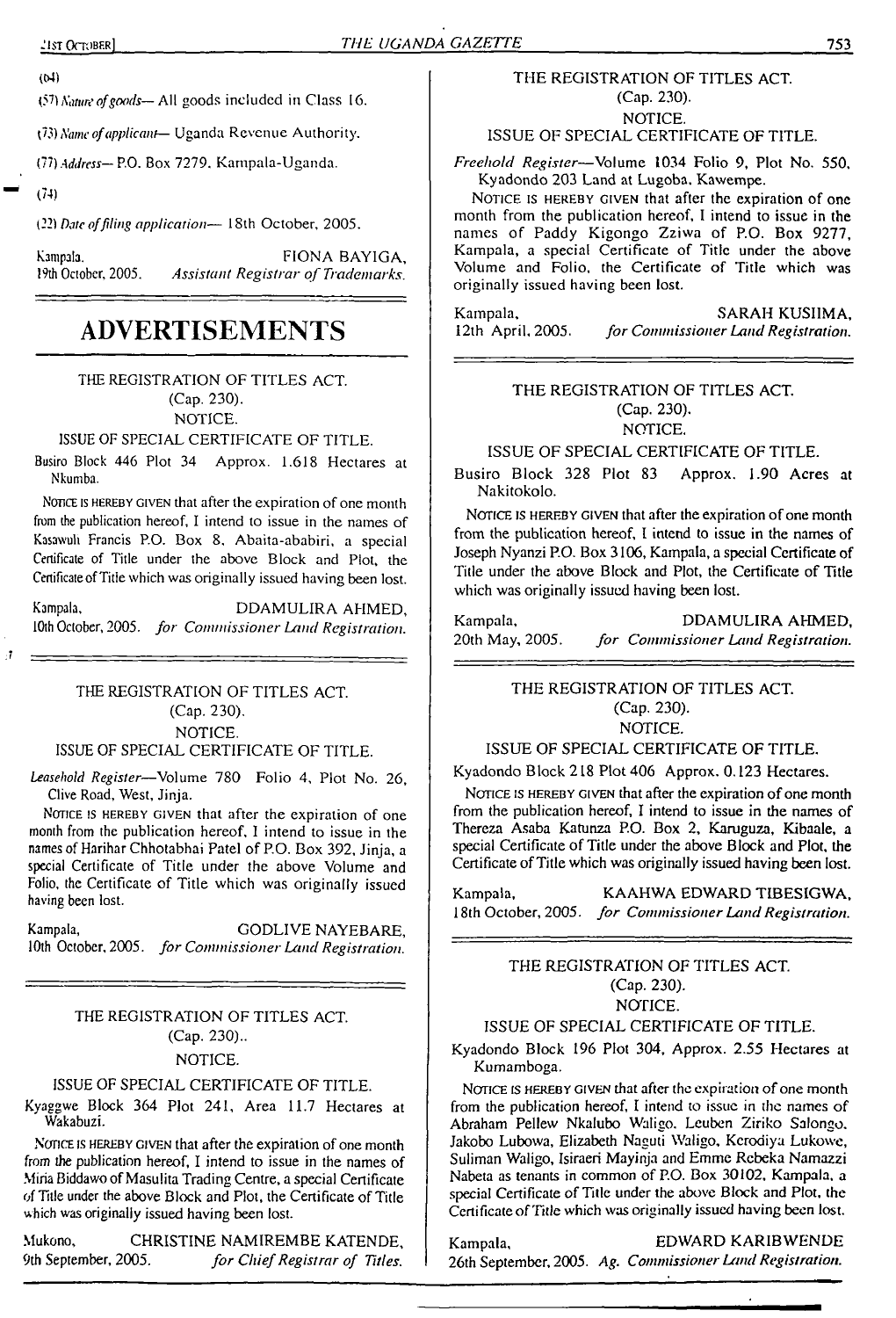#### THE REGISTRATION OF TITLES ACT. (Cap. 230). NOTICE.

### ISSUE OF SPECIAL CERTIFICATE OF TITLE.

Busiro Block 253 Plot 10 Approx. 41.0 Acres at Mumyuka.

NOTICE IS HEREBY GIVEN that after the expiration of one month from the publication hereof. I intend to issue in the names of Sonko Francis (Administrator of the estate of the late Efulaim Kivumbi under Adm. Cause No. 0007 of 2005 Mpigi Mag. CT) Kampala, a special Certificate of Title under the above Block and Plot, the Certificate of Title which was originally issued having been lost.

Kampala, DDAMULIRA AHMED, 10th October. 2005. *for Commissioner Land Registration,*

#### THE REGISTRATION OF TITLES ACT. (Cap. 230). NOTICE.

#### ISSUE OF SPECIAL CERTIFICATE OF TITLE.

Kyadondo Block 236 Plot 428 Approx. 0.44 Acres.

NOTICE IS HEREBY GIVEN that after the expiration of one month from the publication hereof. I intend to issue in the names of Charles Kawesi Kidawalime and Mangalita Mary Nabuma of Bubulc, Mawokota. Mumyuka, a special Certificate of Title under the above Block and Plot, the Certificate of Title which was originally issued having been lost.

| Kampala, | DDAMULIRA AHMED.                                        |
|----------|---------------------------------------------------------|
|          | 19th October, 2005. for Commissioner Land Registration. |

#### THE REGISTRATION OF TITLES ACT. (Cap. 230). NOTICE.

#### ISSUE OF SPECIAL CERTIFICATE OF TITLE.

Kyadondo Block 222 Plot 54, Approx. 4.00 Acres at Namugongo.

NOTICE IS HEREBY GIVEN that after the expiration of one month from the publication hereof. I intend to issue in the names of Yokana Kiwanuka Senoga, a special Certificate of Title under the above Block and Plot, the Certificate of Title which was originally issued having been lost.

Kampala, G.K MPAKA, 6th October, 2005. *for Commissioner Land Registration.*

#### THE REGISTRATION OF TITLES ACT. (Cap. 230).

#### NOTICE.

ISSUE OF SPECIAL CERTIFICATE OF TITLE.

Kyadondo Block 194 Plot 4 Approx. 10.0 Acres.

NOTICE IS HEREBY GIVEN that after the expiration of one month from the publication hereof, I intend to issue in the names of Daniel Lubwama of P.O. Box 2328, Kampala, a special Certificate of Title under the above Block and Plot, the ;mficate ofTitle which was originally issued having been lost.

'ala, KAAHWA EDWARD TIBESIGWA, Stober, 2005. *for Commissioner Land Registration.*

#### THE REGISTRATION OF TITLES ACT. (Cap. 230).

NOTICE.

ISSUE OF SPECIAL CERTIFICATE OF TITLE.

*Freehold Register*—Volume 258 Folio 19. Plot No Allidina Visrain Street. Kampala.

NOTICE IS HEREBY GIVEN that after the expiration of  $C_7$ month from the publication hereof. I intend to issue in  $\mathbb{R}^2$ names of Fatehali Gulamhussein Damji c/o P.O. Box H53\* Kampala, a special Certificate of Title under the ab' - Volume and Folio, the Certificate of Title which  $\pm i$ originally issued having been lost. \$

Kampala, NAMUTEBI VERONICA 7th September, 2005. *for Commissioner Land Registran t.*<sup>1</sup>

#### THE REGISTRATION OF TITLES ACT.

#### (Cap. 230).

#### NOTICE.

#### ISSUE OF SPECIAL CERTIFICATE OF TITLE.

Kyadondo Block 236 Plot 985 Approx. 0.201 Hectares x Bweyogerere.

NOTICE IS HEREBY GIVEN that after the expiration of one model from the publication hereof. I intend to issue in the names  $\vec{a}$ Yuniya Kintu & Stephen Kavuma (Administrator of the estaof the late Kintu, Adm. Cause No. 256 of 1990 of the High Court) a special Certificate of Title under the above Block ani Plot, the Certificate of Title which was originally issued havirg been lost.

Kampala, G.K MPAKA. 7th October, 2005. for *Commissioner Land Registration*.

#### *THE* REGISTRATION OF TITLES ACT.

 $(Cap. 230)$ .

#### NOTICE.

#### ISSUE OF SPECIAL CERTIFICATE OF TITLE.

Kyadondo Block 96 Plot <sup>1</sup> Approx. 20 Acres at Mutuba I.

NOTICE IS HEREBY GIVEN that after the expiration of one monfrom the publication hereof, I intend to issue in the names *d* Helen Nanfuka, a special Certificate of Title under the above Block and Plot, the Certificate of Title which was original. issued having been lost.

Kampala, DDAMULIRA AHMED 13th October. 2005. for Commissioner Land Registrates

#### THE REGISTRATION OF TITLES ACT.

#### (Cap. 230).

#### NOTICE.

#### ISSUE OF SPECIAL CERTIFICATE OF TITLE.

Kibuga Block 26 Plot 491 Approx. 0.17 Hectares  $\boldsymbol{z}$ Namirembe.

NOTICE IS HEREBY GIVEN that after the expiration of one more from the publication hereof, I intend to issue in the names  $\vec{x}$ Yunia B. Nampewo, a special Certificate of Title under ix above Block and Plot, the Certificate of Title which ws originally issued having been lost.

Kampala, DDAMULIRA AHMET <sup>21</sup> st October, 2005. *for Ag. CommissionerLandRegistrars-*